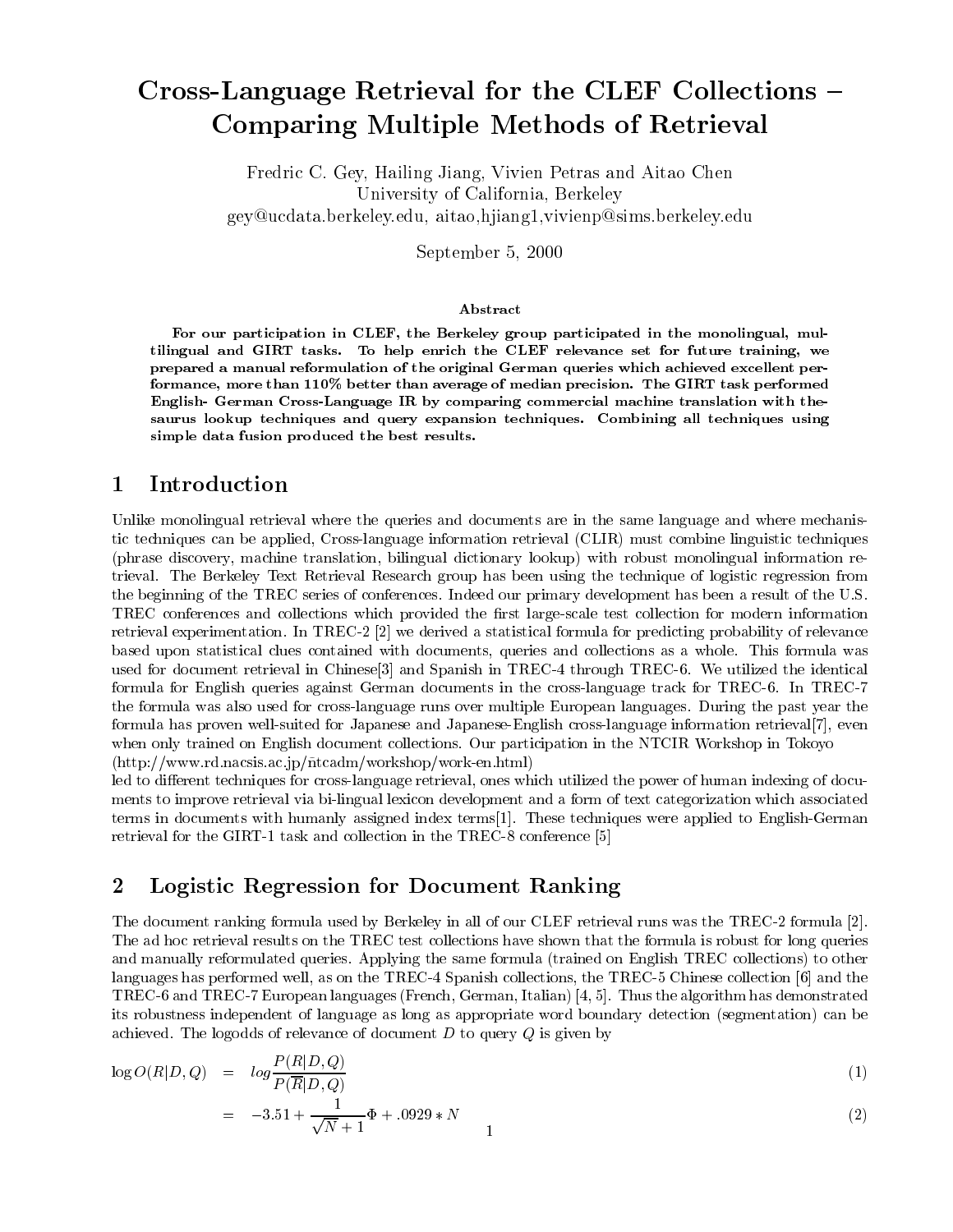$$
\Phi = 37.4 \sum_{i=1}^{N} \frac{qtf_i}{ql + 35} + 0.330 \sum_{i=1}^{N} \log \frac{dtf_i}{dl + 80}
$$
  
-0.1937  $\sum_{i=1}^{N} \log \frac{ctf_i}{cl}$  (3)

where  $P(R|D,Q)$  is the probability of relevance of document D with respect to query Q,  $P(\overline{R}|D,Q)$  is the probability of irrelevance of document  $D$  with respect to query  $Q$ . Details about the derivation of these formulae may be found in our NTCIR workshop paper [7]. It is to be emphasized that training has taken place exclusively on English documents but the matching has proven robust over seven other languages in monolingual retrieval, including Japanese and Chinese where word boundaries form an additional step in the discovery process.

#### 3 Submissions for the CLEF main tasks

For CLEF we submitted 8 runs, 4 for the Monolingual (non-English) task and 4 for the Multilingual task. For the Monolingual task we submitted:

| For the Monolingual task we submitted:  |                         |           |                |
|-----------------------------------------|-------------------------|-----------|----------------|
| Run Name                                | Language                | Run type  | Priority       |
| BKMOGGM1                                | German                  | Manual    |                |
| BKMOFFA2                                | French                  | Automatic | 2              |
| BKMOGGA1                                | German                  | Automatic | 3              |
| BKMOIIA3                                | Italian                 | Automatic | 4              |
| For the Multilingual task we submitted: |                         |           |                |
| <b>BKMUEAA1</b>                         | English                 | Automatic |                |
| BKMUGAM1                                | German                  | Manual    | $\overline{2}$ |
| BKMUEAA2                                | English                 | Automatic | 3              |
| BKMUGAA3                                | $\operatorname{German}$ | Automatic | 4              |

Table 1: Summary of eight official CLEF runs.

Following is a description for each run.

#### $3.1$ Monolingual Retrieval of the CLEF collections

BKMOIIA3 (Berkeley Monolingual Italian against Italian Automatic Run 3) The original query topics in Italian were searched against the Italian collection (La Stampa). For indexing this collection, we used a stopwordlist, the Italian-to-lower normalizer and the Italian stemmer (from association dictionary) described in Section 4.

BKMOFFA2 (Berkeley Monolingual French against French Automatic Run 2)

The original query topics in French were searched against the French collection (Le Monde). For indexing this collection, we used a stopwordlist, the French-to-lower normalizer and the French stemmer (from association dictionary) described in Section 4.

BKMOGGA1 (Berkeley Monolingual German against German Automatic Run 1)

The original query topics in German were searched against the German collection (Frankfurter Rundschau and Der Spiegel). For indexing the collection, we used a stopwordlist that contained also capitalized versions of words and the German stemmer (from association dictionary) described in Section 3.4.We did not use a normalizer for this collection because all nouns in German are capitalized and hence this clue might be used in retrieval.

4. BKMOGGM1 (Berkeley Monolingual German against German Manual Run 1) The original query topics in German were extended with additional query terms obtained by searching the German CLEF collection (Frankfurter Rundschau and Der Spiegel) with the original German query topics and looking at the results for these original queries (with the help of Aitao Chen's Cross-language Text Retrieval System Web-interface). The additional query terms were obtained by either directly looking at the documents or looking at the top ranked document terms for the original query text. The searcher spent about 10 to 25 minutes per topic or query depending on familiarity with the context and meaningfulness of the returned documents and top ranked document terms. For indexing the collection, we used a stopwordlist that contained also capitalized versions of words and the German stemmer (from association dictionary) build by Aitao Chen. We didn't use a normalizer for this collection.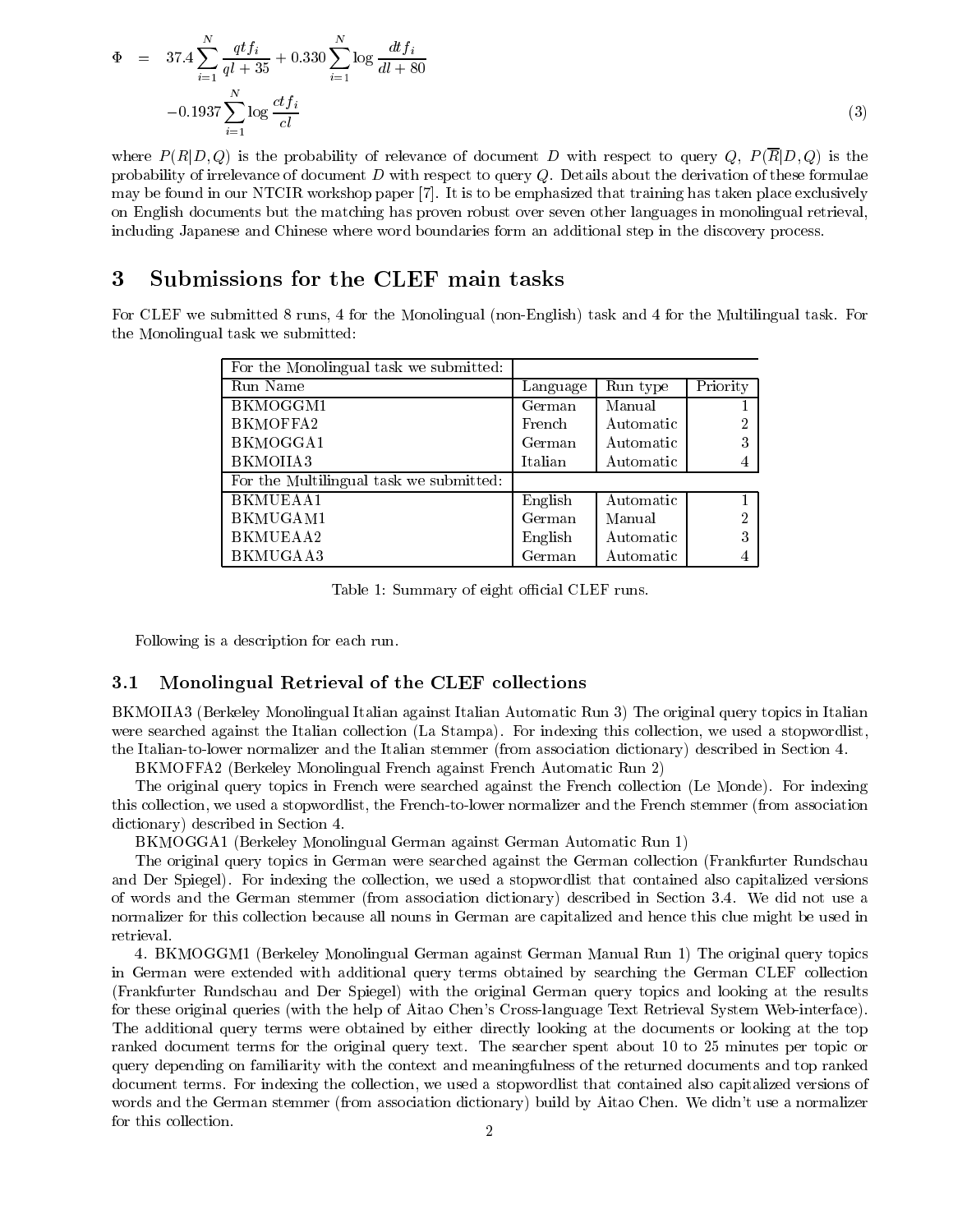## 3.2 Monolingual Performance

Our monolingual performance can be found in Table 2. While average of medians cannot be considered a

| Run ID     | BKMOHA3 | <b>BKMOFFA2</b> | BKMOGGA1 | BKMOGGM1 |  |
|------------|---------|-----------------|----------|----------|--|
| Retrieved  | 34000   | 34000           | 37000    | 37000    |  |
| Relevant   | 338     | 528             | 821      | 821      |  |
| Rel. Ret   | 315     | 508             | 701      | 785      |  |
| Precision  |         |                 |          |          |  |
| at $0.00$  | 0.7950  | 0.7167          | 0.6342   | 0.6907   |  |
| at $0.10$  | 0.7617  | 0.6824          | 0.5633   | 0.6584   |  |
| at $0.20$  | 0.6601  | 0.5947          | 0.5173   | 0.6442   |  |
| at $0.30$  | 0.6032  | 0.5195          | 0.3999   | 0.6037   |  |
| at $0.40$  | 0.5756  | 0.4825          | 0.3687   | 0.5624   |  |
| at $0.50$  | 0.5336  | 0.4404          | 0.3181   | 0.5428   |  |
| at $0.60$  | 0.4189  | 0.3627          | 0.2731   | 0.4970   |  |
| at $0.70$  | 0.3098  | 0.2960          | 0.2033   | 0.4580   |  |
| at 0.80    | 0.2417  | 0.2422          | 0.1704   | 0.4006   |  |
| at 0.90    | 0.1816  | 0.1936          | 0.1364   | 0.2959   |  |
| at 1.00    | 0.1533  | 0.1548          | 0.0810   | 0.2059   |  |
| Brk. Prec. | 0.4601  | 0.4085          | 0.3215   | 0.4968   |  |
| Med. Prec. | 0.4453  | 0.4359          | 0.3161   | 0.3161   |  |

Table 2: Results of four official CLEF monolingual runs.

meaningful statistic from which inference can be made, we have found it useful to average the medians of all queries as sent by CLEF organizers. Comparing our overall precision to this average of medians gives us some fuzzy gauge of whether our performance is better, poorer, or about the same as the median performance. Thus the bottom two rows of the table present the Berkeley overall precision over all queries for which performance has been judged and, below it, the average of the median precision for each query over all submitted runs. From this we see that Berkeley's automatic runs are about the same as the overall 'average' while Berkeley's German-German manual run comes in at overall precision 57 percent better than Average of Median precisions for German-German monolingual runs. As we shall see in the next section, an improved German query set had an even greater impact on multilingual retrieval.

Another observation to make is that of the skewedness of relevancy. More than twice as many relevant documents come from the German collection than the Italian collection. Thus a better German query set may have an impact on multilingual retrieval more than a better Italian query set.

#### 3.3 Multilingual Retrieval of the CLEF collections  $3.3$

Several interesting questions have arisen in recent research on CLIR. First, is CLIR merely a matter of a marriage of convenience between machine translation combined with ordinary (monolingual) information retrieval? In our CLEF work we made use of two widely available machine translation packages, the SYSTRAN system found at the AltaVista site, and the Lernout and Hauspie Power Translator Pro Version 7.0. For the GIRT retrieval we made comparisions to Power Translator. For CLEF multilingual we combined translations and dictionary lookup from multiple sources, having found that different packages made different mistakes on particular topics. Second, what is the role of language specific stemming in improved performance? Our experience with the Spanish tracks of TREC have convinced us that some form of stemming will always improve performance. For this particular evaluation we chose to create a stemmer mechanistically from common leading substring analysis of the entire corpus. The impact of the stemmer on performance will be discussed at the end of the official results discussion. Third, is performance improved by creating a multilingual index by pooling all documents together in one index or by creating separate language indexes and doing monolingual retrieval for each language followed by data fusion which combines the individual rankings into a unified ranking independent of language? This was one of the ma jor focuses of our experiments at CLEF.

1. BKMUEAA1 (Berkeley Multilingual English against all Automatic Run 1)

The original query topics in English were translated once with the Systran system

(http://babel.altavista.com/translate.dyn) and with L&H Powertranslator. The English topics were translated in French, German, and Italian. The two translated files for each languages were pooled together and then put together in one query file (the English original query topics were multiplied by 2 to gain the same frequency of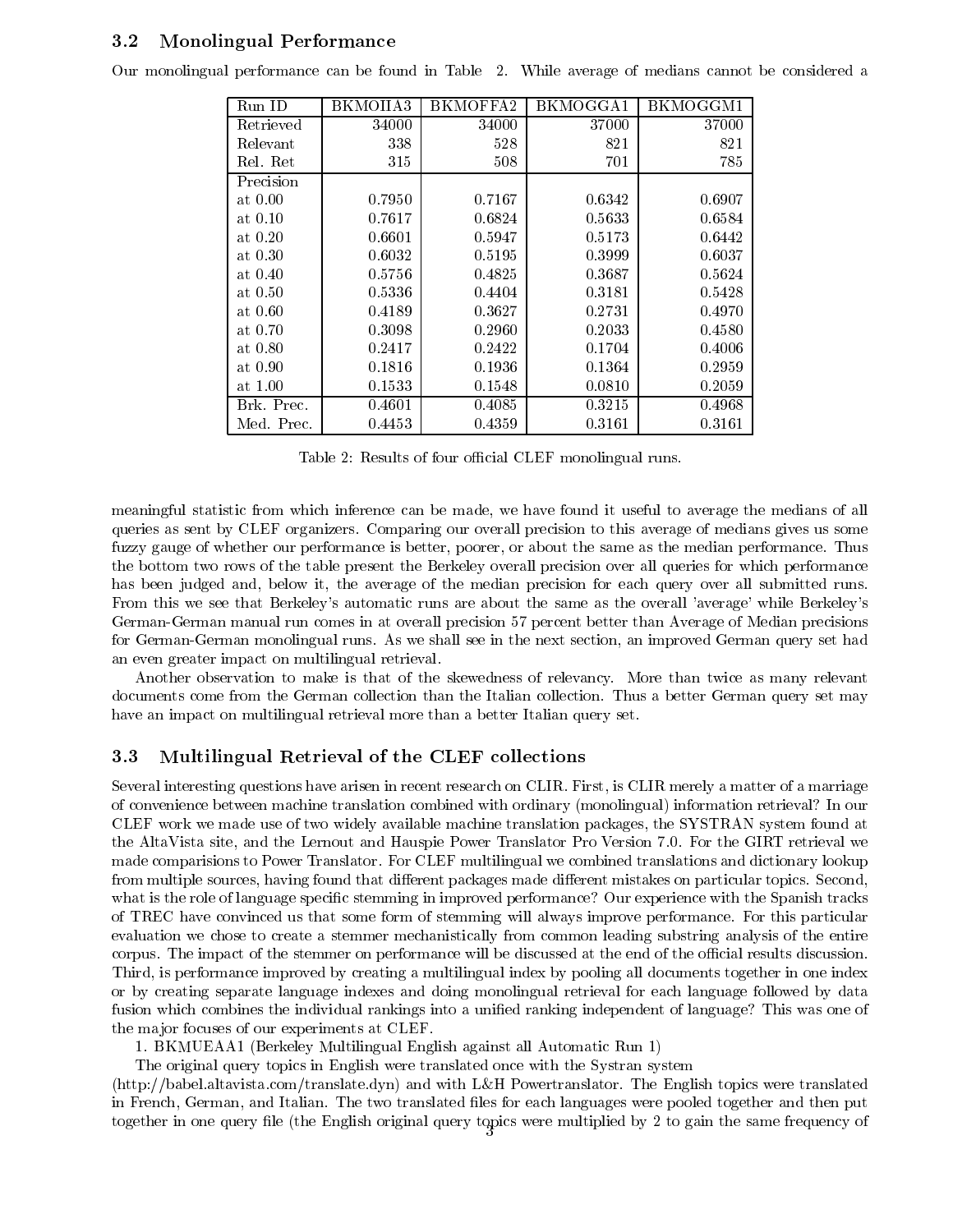query terms in the query file). The final topics file contained 2 English (original), French, German, and Italian versions (one Powertranslator and one Systran) for each topic. During the search, we divided the frequency of the search terms by 2 to avoid over-emphasis of equally translated search terms. The collection consisted of all languages. For indexing the English part of this collection, we used a stopwordlist, the default normalizer and the Porter stemmer. For indexing the French part of this collection, we used a stopwordlist, the French-tolower normalizer and the French stemmer (from association dictionary in section 3.5). For indexing the German part of the collection, we used a stopwordlist that contained also capitalized versions of words and the German stemmer (from association dictionary) build by Aitao Chen. We didn't use a normalizer for this collection. For indexing the Italian part of this collection, we used a stopwordlist, the Italian-to- lower normalizer and the Italian stemmer (from association dictionary).

| Run ID     | BKMUEAA1 | BKMUEAA2 | BKMUGAA2 | BKMUGAM1 |  |
|------------|----------|----------|----------|----------|--|
| Retrieved  | 40000    | 40000    | 40000    | 40000    |  |
| Relevant   | 2266     | 2266     | 2266     | 2266     |  |
| Rel. Ret.  | 1434     | 1464     | 1607     | 1838     |  |
| Precision  |          |          |          |          |  |
| at $0.00$  | 0.7360   | 0.7460   | 0.7238   | 0.7971   |  |
| at 0.10    | 0.5181   | 0.5331   | 0.5046   | 0.6534   |  |
| at $0.20$  | 0.4287   | 0.4465   | 0.4229   | 0.5777   |  |
| at 0.30    | 0.3545   | 0.3762   | 0.3565   | 0.5032   |  |
| at $0.40$  | 0.2859   | 0.2929   | 0.3027   | 0.4373   |  |
| at 0.50    | 0.2183   | 0.2290   | 0.2523   | 0.3953   |  |
| at $0.60$  | 0.1699   | 0.1846   | 0.1990   | 0.3478   |  |
| at $0.70$  | 0.1231   | 0.1454   | 0.1682   | 0.3080   |  |
| at 0.80    | 0.1020   | 0.0934   | 0.1295   | 0.2238   |  |
| at 0.90    | 0.0490   | 0.0480   | 0.0622   | 0.1530   |  |
| at 1.00    | 0.0136   | 0.0081   | 0.0138   | 0.0474   |  |
| Brk. Prec. | 0.2502   | 0.2626   | 0.2654   | 0.3903   |  |
| Med. Prec. | 0.1843   | 0.1843   | 0.1843   | 0.1843   |  |

Table 3: Results of four official CLEF multilingual runs.

2. BKMUEAA2 (Berkeley Multilingual English against all Automatic Run 2)

The original query topics in English were translated once with Systran and with L&H PowerTranslator. The English topics were translated into French, German, and Italian. The 2 translated versions for each language were pooled together in one query le (resulting in 3 topics les, one in German with the Systran and Powertranslator version, one in French with the Systran and Powertranslator version, and one in Italian accordingly). The original English topics file was searched against the English collection (Los Angeles Times). The pooled German topics file was searched against the German collection, the pooled French topics file was searched against the French collection, and the pooled Italian topics file was searched against the Italian collection. The frequency of the search terms was divided by 2 to avoid over-emphasis of equally translated search terms. This resulted in 4 result files with the 1000 top ranked records for each topic. These 4 result files were then pooled together and sorted by weight (rank) for each record and topic. The pooling method is described below. For a description of the collections see BKMOGGM1, BKMOFFA2, BKMOIIA3, BKMUEAA1.

3. BKMUGAA2 (Berkeley Multilingual German against all Automatic Run 2)

The original query topics in German were translated once with Systran and with Powertranslator. The German topics were translated into English, French, and Italian. The 2 translated versions for each language were pooled together in one query file. The original German topics file was multiplied by 2 to gain the same frequency of query terms in the query file searched. The final topics file contained 2 German (original), English, French, and Italian versions (one Powertranslator and one Systran) for each topic. During the search, we divided the frequency of the search terms by 2 to avoid over-emphasis of equally translated search terms. For a description of the collection see BKMUEAA1.

4. BKMUGAM1 (Berkeley Multilingual German against all Manual Run 1)

The manually extended German query topics (see description from BKMOGGM1) were now translated with Powertranslator into English, French and Italian. These translations were pooled together with the German originals in one file. This topics file was searched against the whole collection including all 4 languages. For a description of the collection see BKMUEAA1.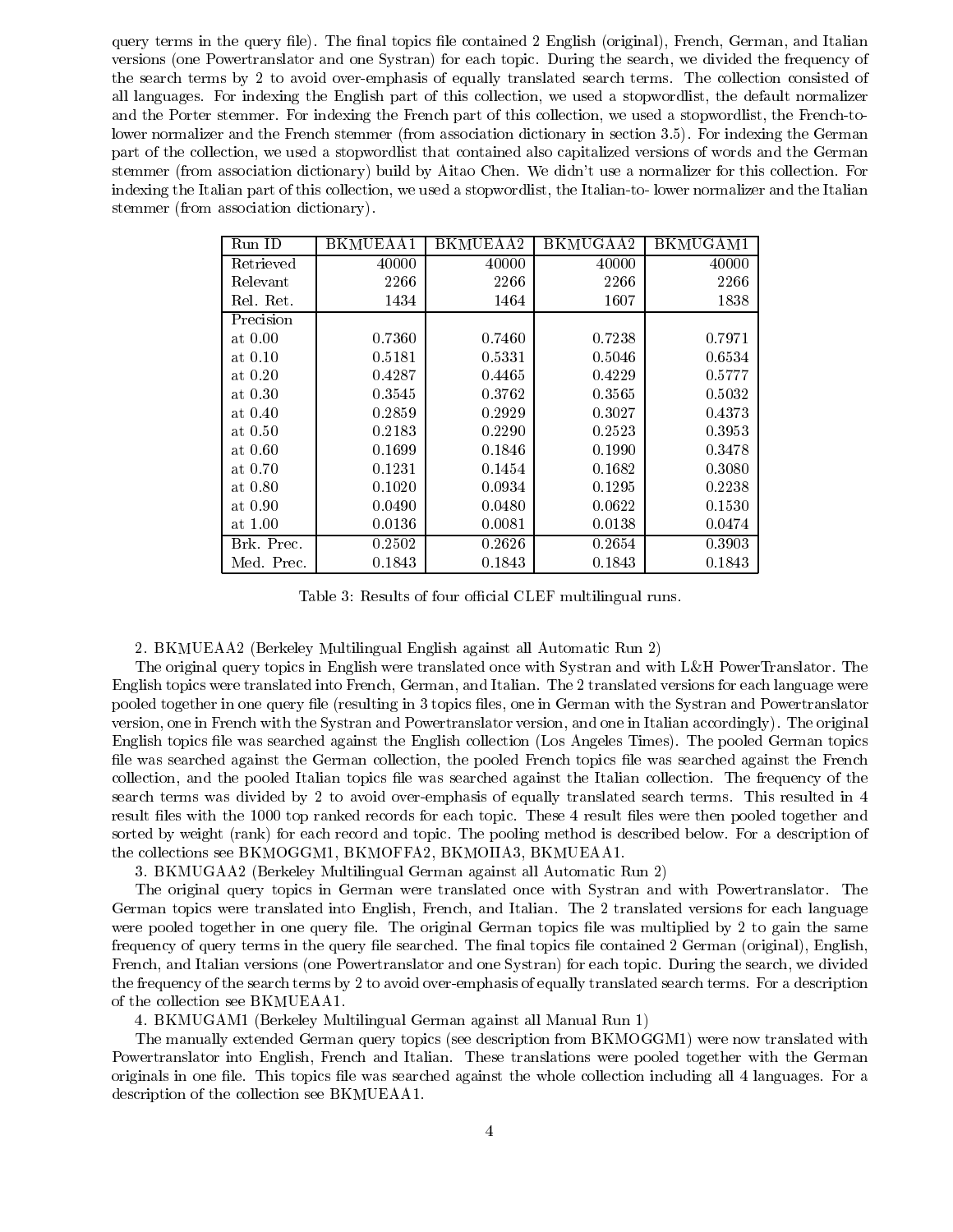## 3.4 Berkeley's CLEF Multilingual Performance

Our multilingual performance can be found in Table 3.

As contrasted from the average of medians for monolingual, the values in the last row of the table are the same for all columns. Our automatic runs performed almost identically at about 38 percent better than average of medians, while the run BKMUGAM1 at overall precision 0.39 is 112 percent greater than the average of multilingual query medians.

## 3.5 Building a Simple Stemmer for Cross-Language Information Retrieval

A stemmer for the French collection was created by first translating all the distinct French words found in the French collection into English using SYSTRAN. The English translations were normalized by reducing verbs to the base form, nouns to the singular form, and adjectives to the positive form. All the French words which have the same English translations after normalization were grouped together to form a class. A member from each class is selected to represent the whole class in indexing. All the words in the same class were replaced by the class representative in indexing.

The German stemmer and Italian stemmer were created alike.

We submitted four monolingual runs and four multilingual runs. These eight runs were repeated without the French, German, and Italian stemmers. The overall precision for each of the eight runs without stemming are shown in column 3 of table 4. Column 4 shows the overall precision with the French, German, and Italian stemmers. Column 5 shows the improvement in precision which can be attributed to the stemmers.

| <b>RUN ID</b> | <b>TASK</b>  | <b>RESULTS</b>                 | OFFICIAL RESULTS     | Change      |
|---------------|--------------|--------------------------------|----------------------|-------------|
|               |              | $\left( \rm{unstemmed}\right)$ | $(\mathrm{stemmed})$ | Change      |
| BKMUEAA1      | multilingual | 0.2335                         | 0.2502               | $7.15$ pct  |
| BKMUEAA2      | multilingual | 0.2464                         | 0.2626               | 6.57pct     |
| BKMUGAA3      | multilingual | 0.2524                         | 0.2654               | $5.15$ pct  |
| BKMUGAM1      | multilingual | 0.3749                         | 0.3903               | $4.10pc$ t  |
| BKMOFFA2      | monolingual  | 0.3827                         | 0.4085               | 6.74pct     |
| BKMOGGA1      | monolingual  | 0.3113                         | 0.3215               | 3.27pct     |
| BKMOGGM1      | monolingual  | 0.4481                         | 0.4968               | $10.86$ pct |
| BKMOIIA3      | monolingual  | 0.4054                         | 0.4601               | 13.49pct    |

Table 4: Results of Stemming Experiments

The overall precision for pooling queries and without stemming (the method we applied two years ago) for the multilingual run using English queries was .2335. With stemming and pooling documents, the overall precision for the same run was .2626, which is 12.46 percent better. This can be considered as additional evidence that adding a stemming capability will result in an improvement in automatic multilingual retrieval.

#### Data fusion or Monolingual Document Pooling  $3.6$

The second idea centers on pooling documents from monolingual retrieval runs. The brain-dead solution would be to simply combine the retrieval results from four monolingual retrieval runs and sort the combined results by the estimated probability of relevance. The problem with the simple combination approach is that when the estimated probability of relevance is biased toward one document collection (as the above statistics show for German), the documents from that collection will always appear in the top in the combined list of ranked documents. For our final run, we took a more conservative approach by making sure the top 50 documents from each of the four monolingual list of documents will appear in top 200 in the combined list of documents.

## 3.7 Failure Analysis

A query-by-query analysis can be done to identify problems. We have not had time to do this, but one query stands out. Query 40 about the privatization of the German national railway was one which seems to have given everyone problems (the median precision over all CLEF runs was 0.0537 for this query). As an American group, we were particularly vexed by the use of the English spelling 'privatisation' which couldn't be recognized by either of our machine translation softwares. The German version of the topic was not much better  $-$  in translation its English equivalent became 'de-nationalization' a very uncommon synonym for 'privatization,' and one which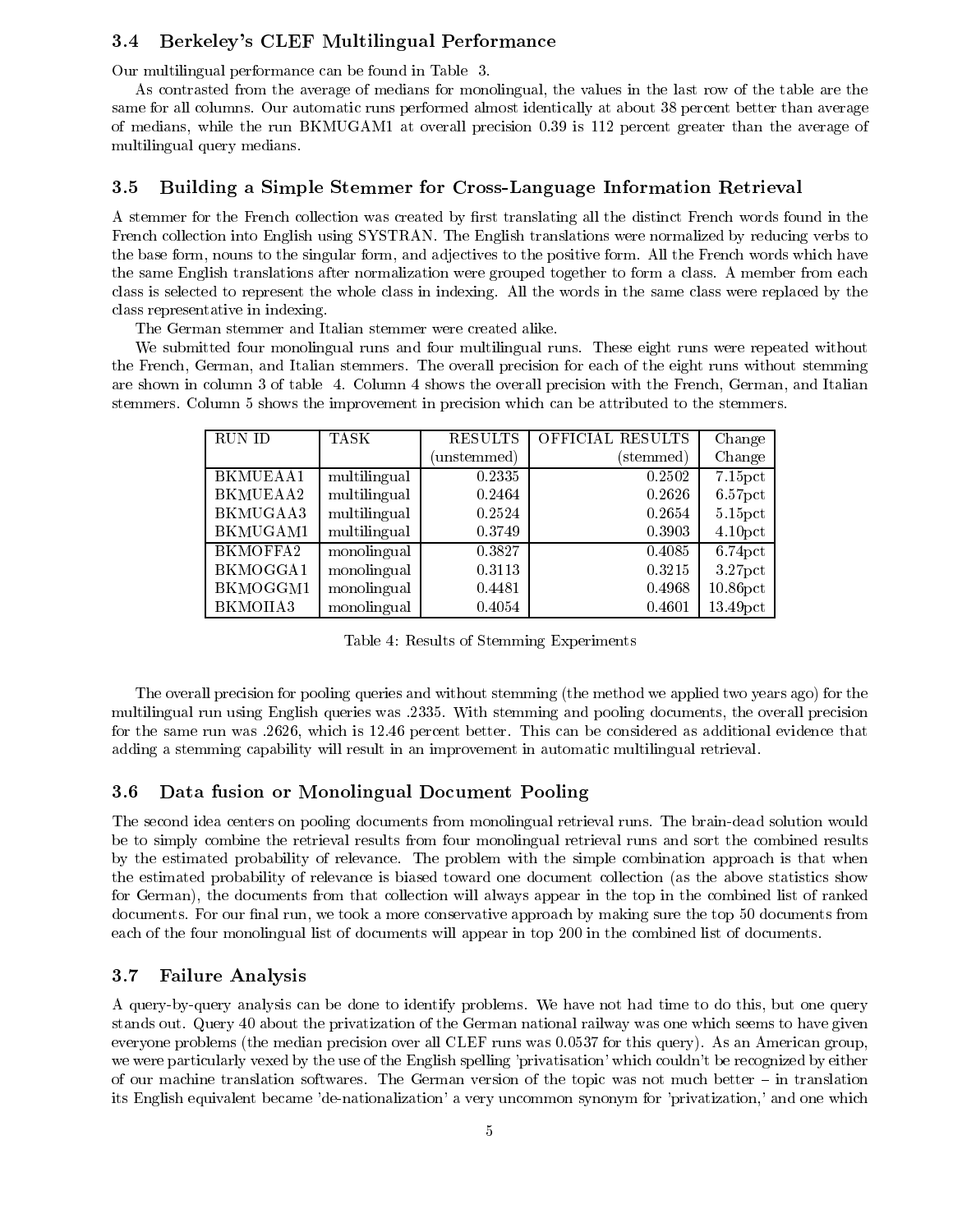yielded few relevant documents. By comparison, our German manual reformulation of this query resulted in an average precision of 0.3749 for best CLEF performance for this query.

## 4 GIRT retrieval

A special emphasis of our current funding has focussed upon retrieval of specialized domain documents which have been assigned individual classification identifiers by human indexers. These classification identifiers come from what we call "domain ontologies", of which thesauri are a particular case. Since many millions of dollars are expended on developing these classication ontologies and applying them to index documents, it seems only natural to attempt to exploit the resources previously expended to the fullest extent possible to improve retrieval. In some cases such the sauri are developed with identifiers translated (or provided) in multiple languages. This has been done in Europe with the GEMET (General European Multilingual Environmental Thesaurus) effort and with the OECD General Thesaurus (available in English, French, and Spanish). A review of multilingual thesauri can be found in [8].

The GIRT collection consists of reports and papers (grey literature) in the social science domain. The collection is managed and indexed the GESIS organization (http://www.social-science-gesis.de). GIRT is an excellent example of a collection indexed byamultilingual thesaurus, originally German-English, recently translated into Russian. We worked extensively with a previous version of the GIRT collection in our cross-language work for TREC-8 [5]

## 4.1 The GIRT Collection

There are 76128 German documents in GIRT subtask collection. Of them, about 54275 (72 percent) have English TITLE sections. 5317 documents (7 percent) have also English TEXT sections. Almost all the documents contain manually assigned thesaurus terms. On average, there are about 10 thesaurus terms assigned to each document.

In our experiments, we indexed only the TITLE and TEXT sections in each document (not the E-TITLE or E-TEXT). The CLEF rules specified that indexing any other field would need to be declared a manual run. For our CLEF runs this year we added a German stemmer similar to the Porter stemmer for the German language. Using this stemmer led to a 15 percent increase in average precision when tested using the GIRT-1 collection of TREC-8.

## 4.2 Query translation

In CLIR, essentially either queries or documents or both need to be translated from one language to another. Query translation is almost always selected for practical reasons of efficiency, and because translation errors in documents can propagate without discovery since the maintainers of a text archive rarely read every document.

For the CLEF GIRT task, our focus has been to compare the performance of different translation strategies. We applied the following three methods to translate the English queries to German: Thesaurus lookup, Entry Vocabulary Module (EVM), machine translation (MT). The resulted German queries were run against the GIRT collection.

### 4.2.1 Thesaurus lookup

The GIRT social science Thesaurus is a German-English bilingual thesaurus. Each German item in this thesaurus has a corresponding English translation. We took the following steps to translate the English query to German by looking up the thesaurus:

a. Create an English-German transfer dictionary from the Social Science Thesaurus. This transfer dictionary contains English items and their corresponding German translations. This "vocabulary discovery" approach was taken by Eichmann, Ruiz and Srinivasan for medical information cross-language retrieval using the UMLS Metathesaurus[9].

b. Use the part-of-speech tagger LT-POS developed by University of Edinburgh

(http://www.ltg.ed.ac.uk/software/pos/index.html) to tag the English query and identify noun phrases in the English query. One problem with thesaurus lookup is how to match the phrasal items in a thesaurus. We have taken a simple approach to deal with this problem: use POS tagger to identify noun phrases.

For last year's GIRT task at the TREC-8 evaluation, we extracted an English-German transfer dictionary from the GIRT thesaurus and used it to translate the English queries to German. This approach left about 50 percent of English query words untranslated. After examining the untranslated English query words carefully, we found that most of them fell into the following two categories: one category contains general terms that are not likely to occur in a domain-specific thesaurus like GIRT. Examples are "country", "car", "foreign", "industry",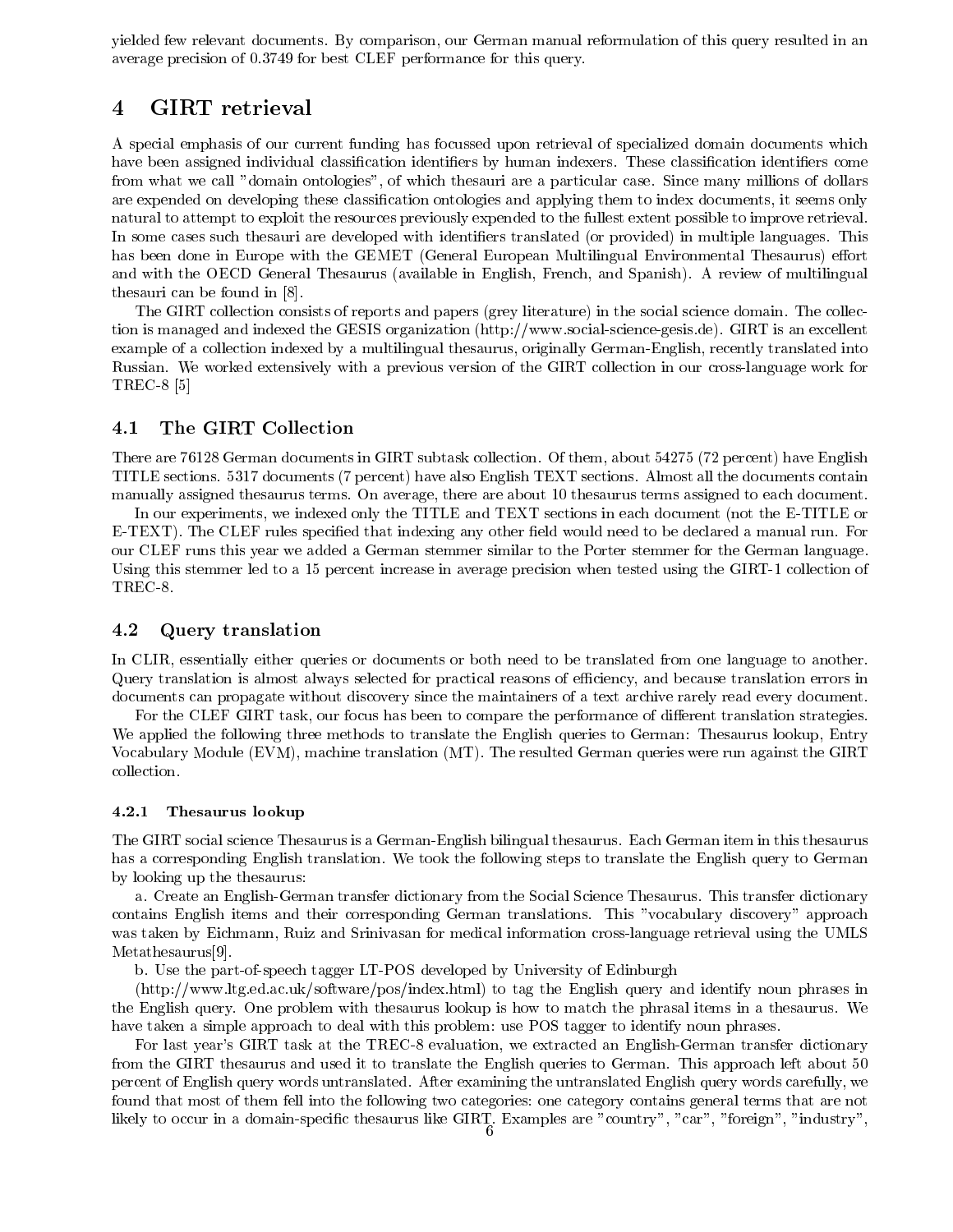"public", etc. The other category are terms that occur in the thesaurus but in a different format from the original English query words. For example, "bosnia-herzegovina" does not appear in the thesaurus, but "bosnia and herzegovina" does.

### 4.2.2 Fuzzy Matching for the Thesaurus

To deal with the general terms in the first category, a general-purpose dictioanry was applied after thesaurus lookup. A fuzzy-matching strategy was used to address the problem for the second category. It counts the letter pairs that two strings have in common and uses Dice's coefficient as a means of accessing the similarity between the two strings. This fuzzy-matching strategy successfully recovered some query terms, for example,

| original query terms       | thesaurus terms        |
|----------------------------|------------------------|
| asylum policy              | policy on asylum       |
| anti-semitism              | antisemitism           |
| bosnia-herzegovina         | bosnia and herzegovina |
| gypsy                      | gipsy                  |
| German Democratic Republic | German Democratic      |
| Republic (gdr)             |                        |

Fuzzy matching also found related terms for some query terms which do not appear in the thesaurus at all, for example,

| original query terms          | thesaurus terms   |
|-------------------------------|-------------------|
| nature protection legislation | nature protection |
| violent act                   | violence          |
| hosnia.                       | hosnian           |

We tested this combined approach using last year's GIRT-1 data. The results showed about 18 percent increase as measured by average precision compared with simple thesaurus lookup.

### 4.2.3 Entry Vocabulary Module (EVM)

In the GIRT collection, about 72 percent of the documents have both German titles and English titles. 7 percent have also English text sections. This feature allows us to build a EVM which maps the English words appearing in English Title and text sections to German thesaurus terms. This mapping can then be used to translate the English queries. More details about this work can be found in [5].

### 4.2.4 Machine translation (MT)

For comparison, we also applied the Lernout and Hauspie Power Translator product to translate the English queries into German.

### 4.2.5 Merging results

While our CLEF Multilingual strategy focussed on merging monolingual results run independently on different subcollections, one per language, all our GIRT runs were done on a single subcollection, the German text part of GIRT. When analyzing the experimental training results, we noticed that different translation methods retrieved sets of documents that contain different relevant documents. This implies that merging the results from different translation methods may lead to better performance than of any one of the methods. Since we use the same retrieval algorithm and data collection for all the runs, the probability that a document is relevant to a query from different runs are commensurable. So, for each document retrieved, we used the sum of its probability from the different runs as its final probability to create the ranking for the merged results.

## 4.3 Results and analysis

Our GIRT results are summarized in Table 5. The runs can be described as follows: BKGREGA4 used our entry vocabulary method to map from query term to thesaurus term, the top ranked thesaurus term andits translation was used to create the German query. BKGREGA3 used the results of machine translation by the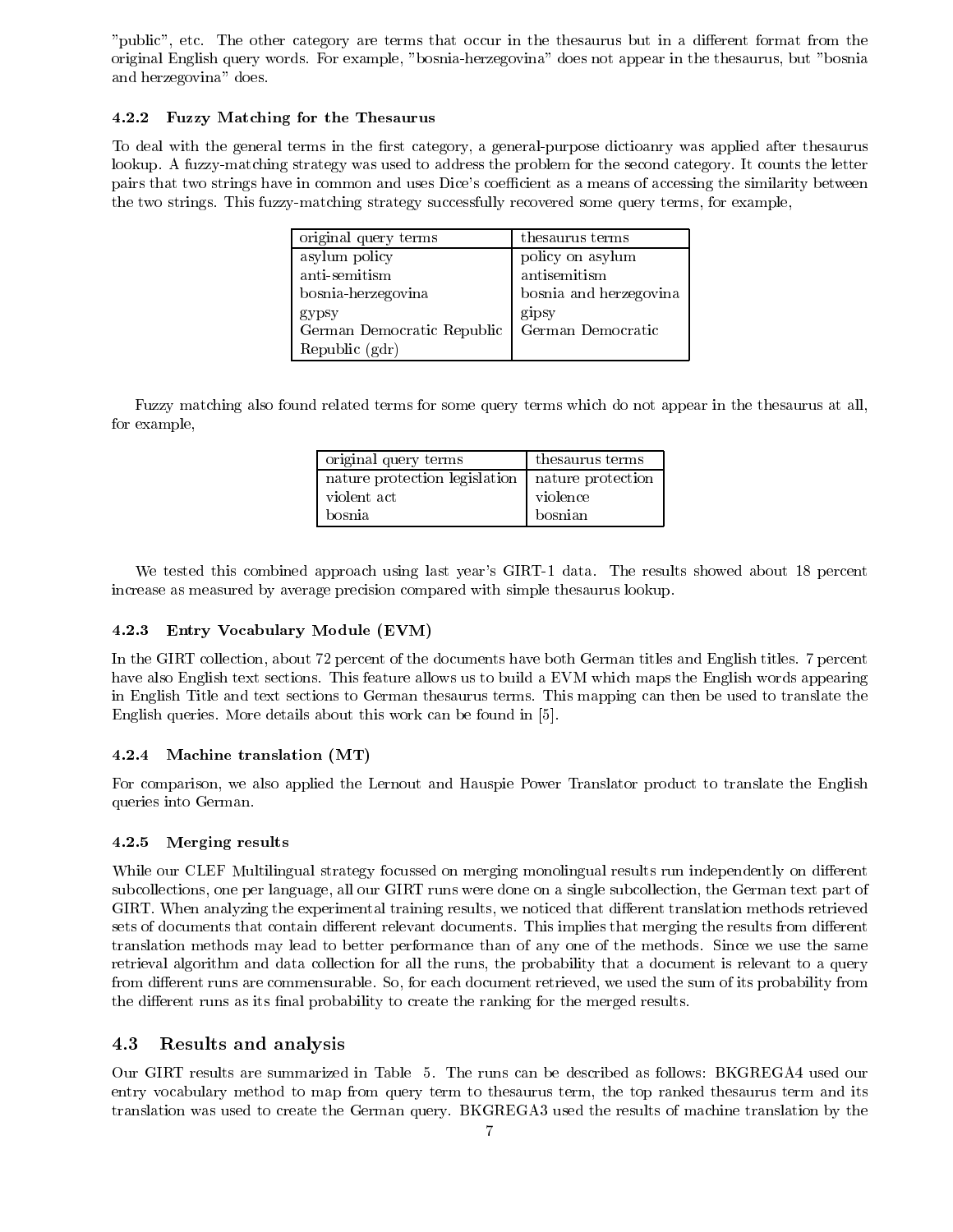L&H Power Translator software. The run BKGREGA2 used thesaurus lookup of English terms in the query and a general purpose English German dictionary for not found terms as well as the fuzzy matching strategy described above. The final run BKGREGA1 pooled the merged results from the other three runs according to the sum of probabilities of relevance. Note that it performs signicantly better than the other three runs, and about 61 percent better than the average of median precisions for the CLEF GIRT.

| Run ID     | BKGREGA1 | BKGREGA2 | BKGREGA3 | BKGREGA4 |  |
|------------|----------|----------|----------|----------|--|
| Retrieved  | 23000    | 23000    | 23000    | 23000    |  |
| Relevant   | 1193     | 1193     | 1193     | 1193     |  |
| Rel. Ret.  | 901      | 772      | 563      | 827      |  |
| at $0.00$  | 0.7013   | 0.5459   | 0.6039   | 0.6139   |  |
| at 0.10    | 0.5610   | 0.4436   | 0.3662   | 0.4482   |  |
| at $0.20$  | 0.4585   | 0.4172   | 0.2881   | 0.3583   |  |
| at $0.30$  | 0.4203   | 0.3576   | 0.2633   | 0.3292   |  |
| at $0.40$  | 0.3774   | 0.3165   | 0.2486   | 0.2465   |  |
| at $0.50$  | 0.3454   | 0.2856   | 0.2266   | 0.2004   |  |
| at $0.60$  | 0.2938   | 0.2548   | 0.1841   | 0.1611   |  |
| at $0.70$  | 0.2025   | 0.1816   | 0.1107   | 0.1477   |  |
| at 0.80    | 0.1493   | 0.1439   | 0.0663   | 0.1252   |  |
| at 0.90    | 0.0836   | 0.0829   | 0.0575   | 0.0612   |  |
| at 1.00    | 0.0046   | 0.0075   | 0.0078   | 0.0003   |  |
| Brk. Prec. | 0.3119   | 0.2657   | 0.2035   | 0.2299   |  |
| Med. Prec. | 0.1938   | 0.1938   | 0.1938   | 0.1938   |  |

Table 5: Results of four official GIRT English-German runs.

## 5 Summary and Acknowlegments

Berkeley's participation in CLEF has enabled us to explore refinements in Cross-language information retrieval. Specifically we have explored two data fusion methods – for the CLEF multilingual we developed a technique for merging from monolingual, language specific rankings; for the GIRT English-German task, we obtained improved retrieval by merging the results of multiple methods of mapping from English queries to German. A new stemming method was developed which maps classes of words to a representative word in both English and the targeted languages of French, German, and Italian. For future research we are creating a Russian version of the GIRT queries to test strategies for Russian-German retrieval via a multilingual thesaurus.

This research was supported in part by the Information and Data Management Program of the National Science Foundation under grant IRI-9630765 from the Information and Data Management program of the Computer and Information Science and Engineering Directorate. Major support was also provided by DARPA (Department of Defense Advanced Research Projects Agency) under research grant N66001-00-1-8911, Mar 2000-Feb 2003 as part of the DARPA Translingual Information Detection, Extraction, and Summarization Program (TIDES).

## References

- [1] F Gey A Chen and H Jiang. Applying text categorization to vocabulary enhancement for japanese-english cross-language information retrieval. In S. Annandiou, editor, The Seventh Machine Translation Summit, Workshop on MT for Cross-language Information Retrieval, Singapore, pages 35-40, September 1999.
- [2] W Cooper A Chen and F Gey. Full text retrieval based on probabilistic equations with coefficients fitted by logistic regression. In D. K. Harman, editor, *The Second Text REtrieval Conference (TREC-2)*, pages  $57{-}66$ , March 1994.
- [3] A Chen J He L Xu F Gey and J Meggs. Chinese text retrieval without using a dictionary. In A. Desai Narasimhalu Nicholas J. Belkin and Peter Willett, editors, Proceedings of the 20th Annual International ACM SIGIR Conference on Research and Development in Information Retrieval, Philadelphia, pages 42–49, 1997.